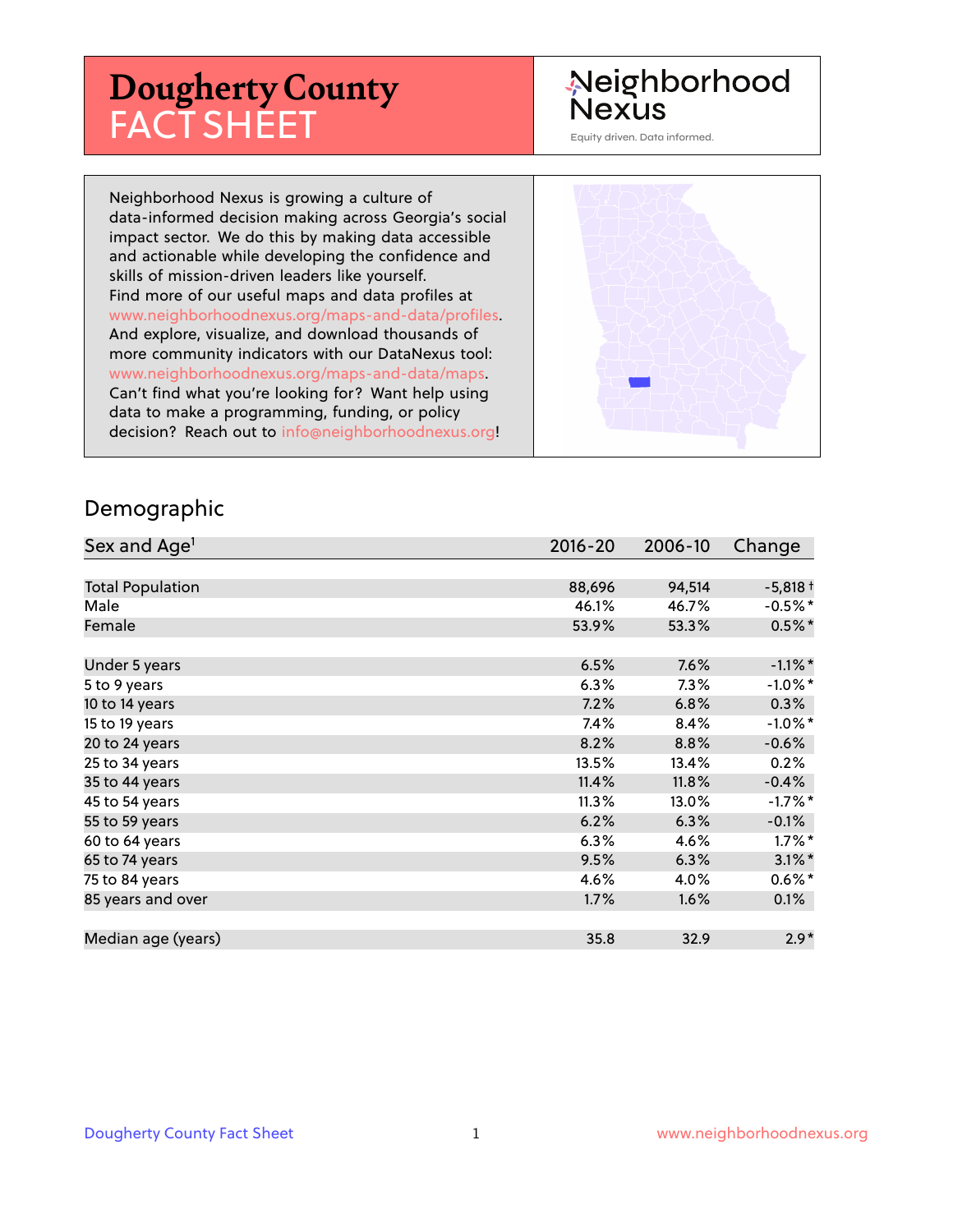### Demographic, continued...

| Race <sup>2</sup>                                   | $2016 - 20$ | 2006-10 | Change     |
|-----------------------------------------------------|-------------|---------|------------|
| <b>Total population</b>                             | 88,696      | 94,514  | $-5,818+$  |
| One race                                            | 98.0%       | 99.0%   | $-1.1\%$ * |
| White                                               | 25.7%       | 31.4%   | $-5.7\%$ * |
| <b>Black or African American</b>                    | 69.7%       | 65.9%   | $3.8\%$ *  |
| American Indian and Alaska Native                   | 0.2%        | 0.2%    | $-0.0%$    |
| Asian                                               | 1.0%        | 0.8%    | $0.2%$ *   |
| Native Hawaiian and Other Pacific Islander          | 0.0%        | 0.0%    | 0.0%       |
| Some other race                                     | 1.3%        | 0.7%    | $0.6\%*$   |
| Two or more races                                   | 2.0%        | 1.0%    | $1.1\%$ *  |
| Race alone or in combination with other race(s) $3$ | $2016 - 20$ | 2006-10 | Change     |
| Total population                                    | 88,696      | 94,514  | $-5,818+$  |
| White                                               | 27.6%       | 32.1%   | $-4.5%$ *  |
| <b>Black or African American</b>                    | 71.2%       | 66.6%   | 4.6%*      |
| American Indian and Alaska Native                   | 0.6%        | 0.6%    | $-0.0%$    |
| Asian                                               | 1.2%        | 0.9%    | $0.3\%$ *  |
| Native Hawaiian and Other Pacific Islander          | 0.1%        | 0.0%    | $0.1\%$ *  |
| Some other race                                     | 1.5%        | 0.8%    | $0.7%$ *   |
| Hispanic or Latino and Race <sup>4</sup>            | $2016 - 20$ | 2006-10 | Change     |
| Total population                                    | 88,696      | 94,514  | $-5,818+$  |
| Hispanic or Latino (of any race)                    | 2.9%        | 2.2%    | $0.8%$ +   |
| Not Hispanic or Latino                              | 97.1%       | 97.8%   | $-0.8%$ †  |
| White alone                                         | 24.7%       | 30.5%   | $-5.8\%$ * |
| Black or African American alone                     | 69.3%       | 65.6%   | $3.7\%$ *  |
| American Indian and Alaska Native alone             | 0.2%        | 0.2%    | $-0.0%$    |
| Asian alone                                         | 0.9%        | 0.8%    | $0.1\%$ *  |
| Native Hawaiian and Other Pacific Islander alone    | 0.0%        | 0.0%    | 0.0%       |
| Some other race alone                               | 0.2%        | 0.0%    | 0.2%       |
| Two or more races                                   | 1.8%        | 0.7%    | $1.1\%$ *  |
| U.S. Citizenship Status <sup>5</sup>                | $2016 - 20$ | 2006-10 | Change     |
| Foreign-born population                             | 1,832       | 2,080   | $-248$     |
| Naturalized U.S. citizen                            | 34.1%       | 35.8%   | $-1.7%$    |
| Not a U.S. citizen                                  | 65.9%       | 64.2%   | 1.7%       |
| Citizen, Voting Age Population <sup>6</sup>         | $2016 - 20$ | 2006-10 | Change     |
|                                                     |             |         |            |
| Citizen, 18 and over population                     | 66,379      | 68,591  | $-2,212*$  |
| Male                                                | 44.4%       | 44.7%   | $-0.3%$    |
| Female                                              | 55.6%       | 55.3%   | $0.3\%$ *  |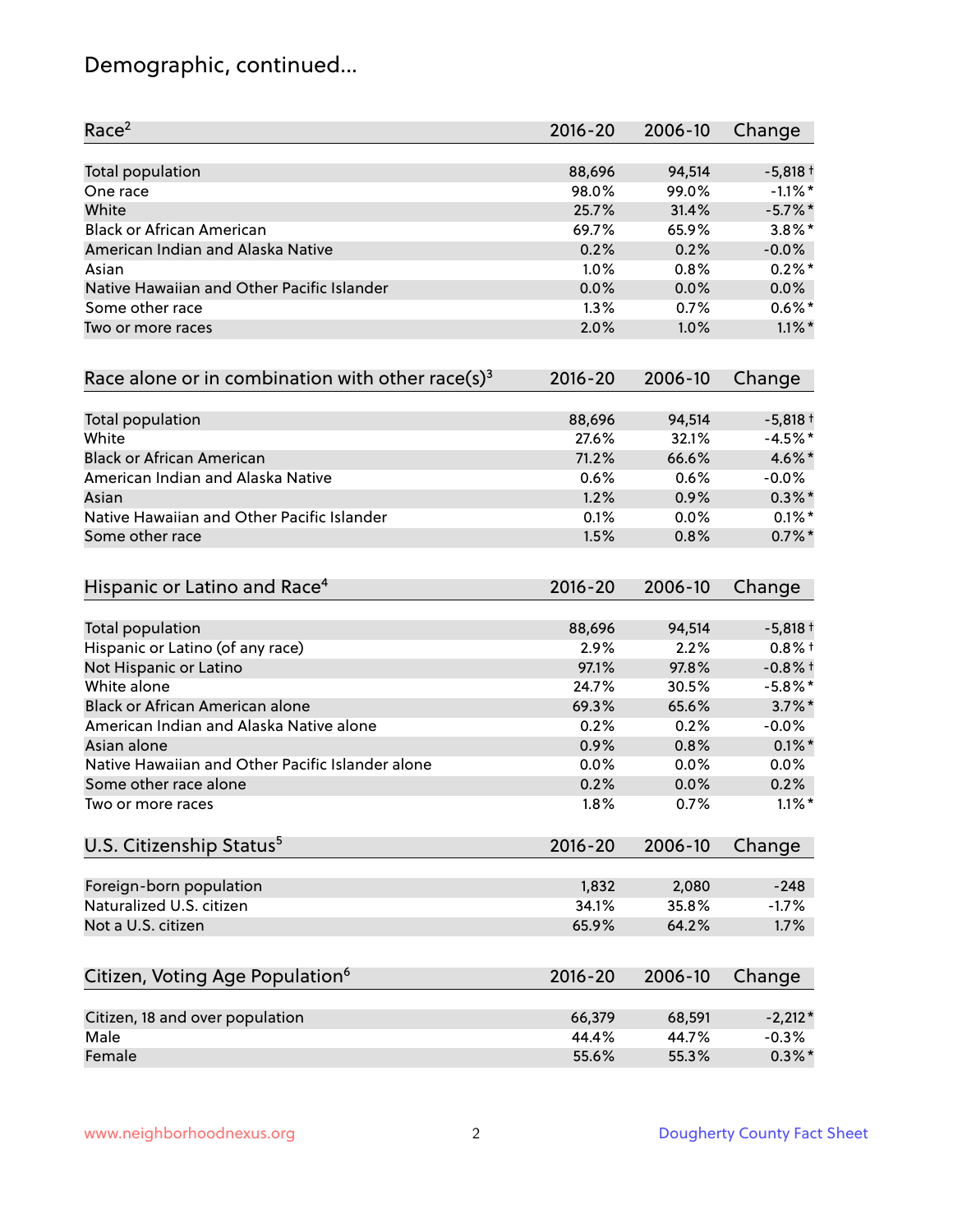#### Economic

| Income <sup>7</sup>                                 | $2016 - 20$ | 2006-10 | Change     |
|-----------------------------------------------------|-------------|---------|------------|
|                                                     |             |         |            |
| All households                                      | 34,233      | 36,072  | $-1,839*$  |
| Less than \$10,000                                  | 12.6%       | 14.2%   | $-1.6%$    |
| \$10,000 to \$14,999                                | 7.1%        | 8.3%    | $-1.3%$    |
| \$15,000 to \$24,999                                | 14.4%       | 17.0%   | $-2.7%$ *  |
| \$25,000 to \$34,999                                | 10.6%       | 13.1%   | $-2.5%$ *  |
| \$35,000 to \$49,999                                | 15.6%       | 14.7%   | $0.9\%$    |
| \$50,000 to \$74,999                                | 17.7%       | 15.3%   | $2.4\%$ *  |
| \$75,000 to \$99,999                                | 8.4%        | 8.2%    | 0.2%       |
| \$100,000 to \$149,999                              | 9.0%        | 5.4%    | $3.5\%$ *  |
| \$150,000 to \$199,999                              | 2.5%        | 1.6%    | $0.9%$ *   |
| \$200,000 or more                                   | 2.3%        | 2.2%    | 0.1%       |
| Median household income (dollars)                   | 40,947      | 32,435  | $8,512*$   |
| Mean household income (dollars)                     | 55,238      | 48,311  | 6,926*     |
| With earnings                                       | 71.8%       | 74.8%   | $-2.9\%$ * |
| Mean earnings (dollars)                             | 55,695      | 47,873  | 7,822*     |
| <b>With Social Security</b>                         | 35.0%       | 28.0%   | $6.9\%*$   |
| Mean Social Security income (dollars)               | 17,232      | 13,861  | $3,371*$   |
| With retirement income                              | 21.8%       | 17.1%   | 4.7%*      |
| Mean retirement income (dollars)                    | 22,762      | 25,771  | $-3,008$   |
| With Supplemental Security Income                   | 10.4%       | 6.8%    | $3.7\%$ *  |
| Mean Supplemental Security Income (dollars)         | 9,555       | 8,420   | 1,135      |
| With cash public assistance income                  | 1.5%        | 2.2%    | $-0.7%$ *  |
| Mean cash public assistance income (dollars)        | 2,319       | 2,188   | 131        |
| With Food Stamp/SNAP benefits in the past 12 months | 25.4%       | 19.7%   | $5.8\%$ *  |
|                                                     |             |         |            |
| Families                                            | 20,147      | 23,029  | $-2,882*$  |
| Less than \$10,000                                  | 10.2%       | 11.8%   | $-1.6%$    |
| \$10,000 to \$14,999                                | 5.2%        | 6.4%    | $-1.2%$    |
| \$15,000 to \$24,999                                | 11.0%       | 14.5%   | $-3.5%$ *  |
| \$25,000 to \$34,999                                | 9.8%        | 11.1%   | $-1.3%$    |
| \$35,000 to \$49,999                                | 14.2%       | 16.3%   | $-2.2%$    |
| \$50,000 to \$74,999                                | 20.7%       | 17.1%   | $3.6\%$ *  |
| \$75,000 to \$99,999                                | 9.9%        | 10.8%   | $-0.9%$    |
| \$100,000 to \$149,999                              | 12.3%       | 7.0%    | $5.3\%$ *  |
| \$150,000 to \$199,999                              | 3.5%        | 2.0%    | $1.5\%$ *  |
| \$200,000 or more                                   | 3.3%        | 3.1%    | 0.2%       |
| Median family income (dollars)                      | 49,623      | 39,951  | $9,672*$   |
| Mean family income (dollars)                        | 65,413      | 56,551  | 8,862*     |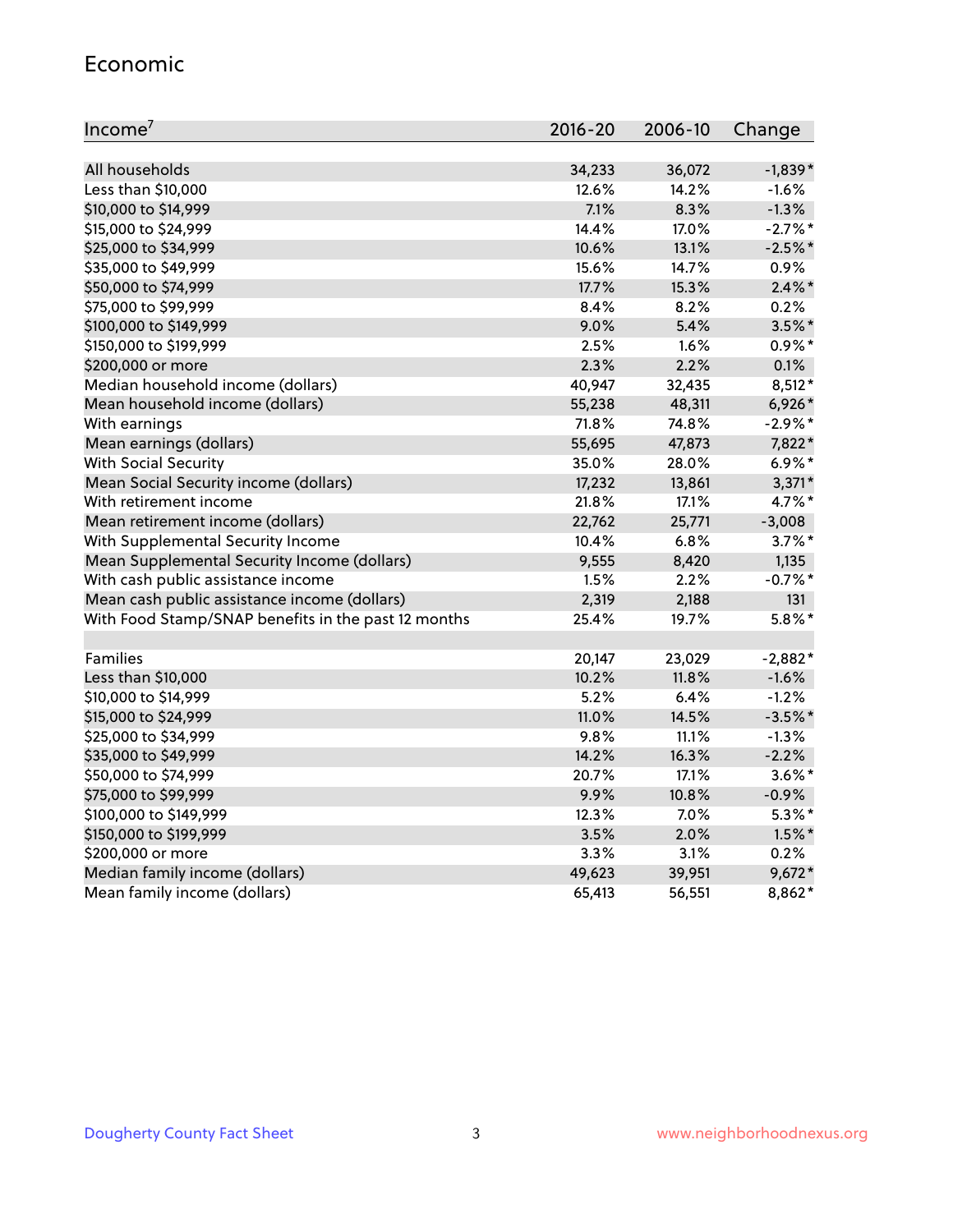#### Economic, continued...

| Income, continued <sup>8</sup>                                        | $2016 - 20$ | 2006-10 | Change      |
|-----------------------------------------------------------------------|-------------|---------|-------------|
|                                                                       |             |         |             |
| Nonfamily households                                                  | 14,086      | 13,043  | $1,043*$    |
| Median nonfamily income (dollars)                                     | 27,510      | 22,039  | $5,471*$    |
| Mean nonfamily income (dollars)                                       | 38,255      | 32,217  | $6,038*$    |
| Median earnings for workers (dollars)                                 | 26,191      | 21,137  | 5,054*      |
| Median earnings for male full-time, year-round workers<br>(dollars)   | 40,922      | 34,444  | $6,478*$    |
| Median earnings for female full-time, year-round workers<br>(dollars) | 33,464      | 27,848  | 5,616*      |
| Per capita income (dollars)                                           | 22,647      | 19,210  | $3,436*$    |
| Families and People Below Poverty Level <sup>9</sup>                  | 2016-20     | 2006-10 | Change      |
|                                                                       |             |         |             |
| <b>All families</b>                                                   | 22.2%       | 22.7%   | $-0.4%$     |
| With related children under 18 years                                  | 32.6%       | 35.9%   | $-3.3%$     |
| With related children under 5 years only                              | 34.1%       | 46.0%   | $-11.9%$    |
| Married couple families                                               | 8.0%        | 7.3%    | 0.7%        |
| With related children under 18 years                                  | 12.4%       | 11.9%   | 0.4%        |
| With related children under 5 years only                              | 15.6%       | 8.8%    | 6.8%        |
| Families with female householder, no husband present                  | 38.0%       | 41.4%   | $-3.4%$     |
| With related children under 18 years                                  | 45.2%       | 51.2%   | $-6.0\%$ *  |
| With related children under 5 years only                              | 47.3%       | 61.4%   | $-14.1%$    |
|                                                                       | 27.3%       | 28.9%   | $-1.6%$     |
| All people<br>Under 18 years                                          | 38.4%       | 42.7%   | $-4.3\%$ *  |
| Related children under 18 years                                       | 37.5%       | 41.8%   | $-4.3%$     |
|                                                                       | 37.4%       | 48.4%   | $-11.1\%$ * |
| Related children under 5 years                                        |             |         |             |
| Related children 5 to 17 years                                        | 37.5%       | 39.0%   | $-1.5%$     |
| 18 years and over                                                     | 23.7%       | 23.9%   | $-0.2%$     |
| 18 to 64 years                                                        | 25.6%       | 25.6%   | 0.0%        |
| 65 years and over                                                     | 16.7%       | 15.5%   | 1.2%        |
| People in families                                                    | 24.4%       | 26.3%   | $-1.9%$     |
| Unrelated individuals 15 years and over                               | 36.8%       | 38.8%   | $-2.0%$     |
|                                                                       |             |         |             |
| Non-Hispanic white people                                             | 13.0%       | 10.2%   | 2.7%        |
| Black or African-American people                                      | 31.9%       | 37.0%   | $-5.1\%$ *  |
| Asian people                                                          | 13.9%       | 21.9%   | $-8.0%$     |
| Hispanic or Latino people                                             | 38.0%       | 47.5%   | $-9.5%$     |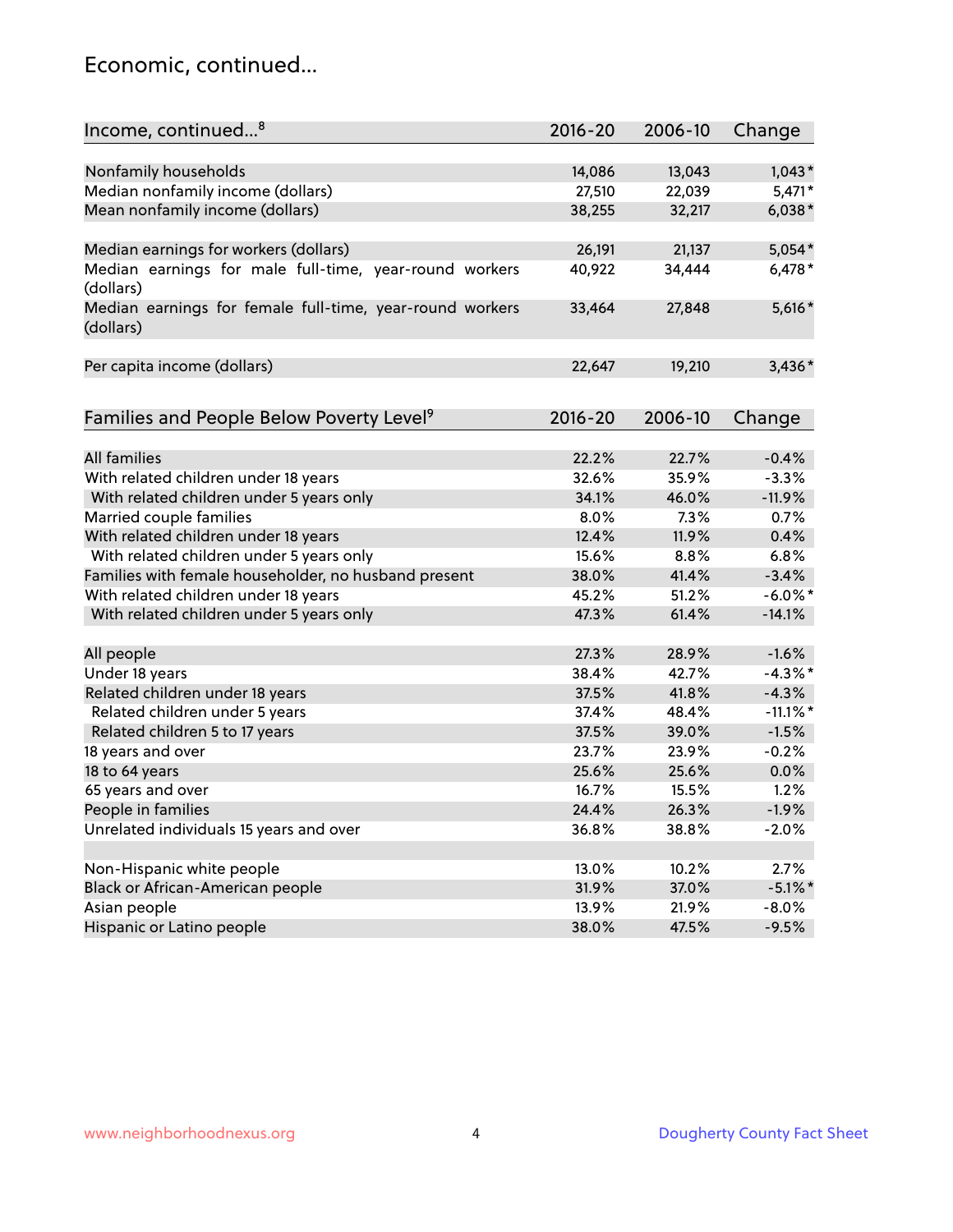### Employment

| Employment Status <sup>10</sup>                                                               | 2010        | 2020    | Change     |
|-----------------------------------------------------------------------------------------------|-------------|---------|------------|
| In Labor Force                                                                                | 37,712      | 41,490  | 41,490     |
| <b>Unemployment Rate</b>                                                                      | 8.6%        | 12.6%   | $-4.0%$    |
| Industry <sup>11</sup>                                                                        | $2016 - 20$ | 2006-10 | Change     |
|                                                                                               |             |         |            |
| Civilian employed population 16 years and over                                                | 35,499      | 36,911  | $-1,412$   |
| Agriculture, forestry, fishing and hunting, and mining                                        | 2.0%        | 2.3%    | $-0.3%$    |
| Construction                                                                                  | 3.9%        | 4.1%    | $-0.2%$    |
| Manufacturing                                                                                 | 9.4%        | 12.1%   | $-2.7\%$ * |
| Wholesale trade                                                                               | 2.3%        | 2.3%    | $-0.0%$    |
| Retail trade                                                                                  | 12.6%       | 11.1%   | 1.5%       |
| Transportation and warehousing, and utilities                                                 | 6.1%        | 5.3%    | 0.7%       |
| Information                                                                                   | 1.6%        | 2.1%    | $-0.5%$    |
| Finance and insurance, and real estate and rental and leasing                                 | 4.7%        | 4.0%    | 0.7%       |
| Professional, scientific, and management, and administrative<br>and waste management services | 8.2%        | 8.0%    | 0.2%       |
| Educational services, and health care and social assistance                                   | 25.4%       | 27.1%   | $-1.7%$    |
| Arts, entertainment, and recreation, and accommodation and<br>food services                   | 10.0%       | 9.1%    | 0.9%       |
| Other services, except public administration                                                  | 5.4%        | 4.6%    | 0.9%       |
| Public administration                                                                         | 8.5%        | 8.0%    | 0.5%       |
| Occupation <sup>12</sup>                                                                      | $2016 - 20$ | 2006-10 | Change     |
|                                                                                               |             |         |            |
| Civilian employed population 16 years and over                                                | 35,499      | 36,911  | $-1,412$   |
| Management, business, science, and arts occupations                                           | 30.4%       | 28.6%   | 1.8%       |
| Service occupations                                                                           | 22.0%       | 21.1%   | 0.9%       |
| Sales and office occupations                                                                  | 23.0%       | 24.8%   | $-1.8%$    |
| Natural<br>resources,<br>construction,<br>and<br>maintenance<br>occupations                   | 7.3%        | 9.2%    | $-1.9%$ *  |
| Production, transportation, and material moving occupations                                   | 17.3%       | 16.3%   | 1.0%       |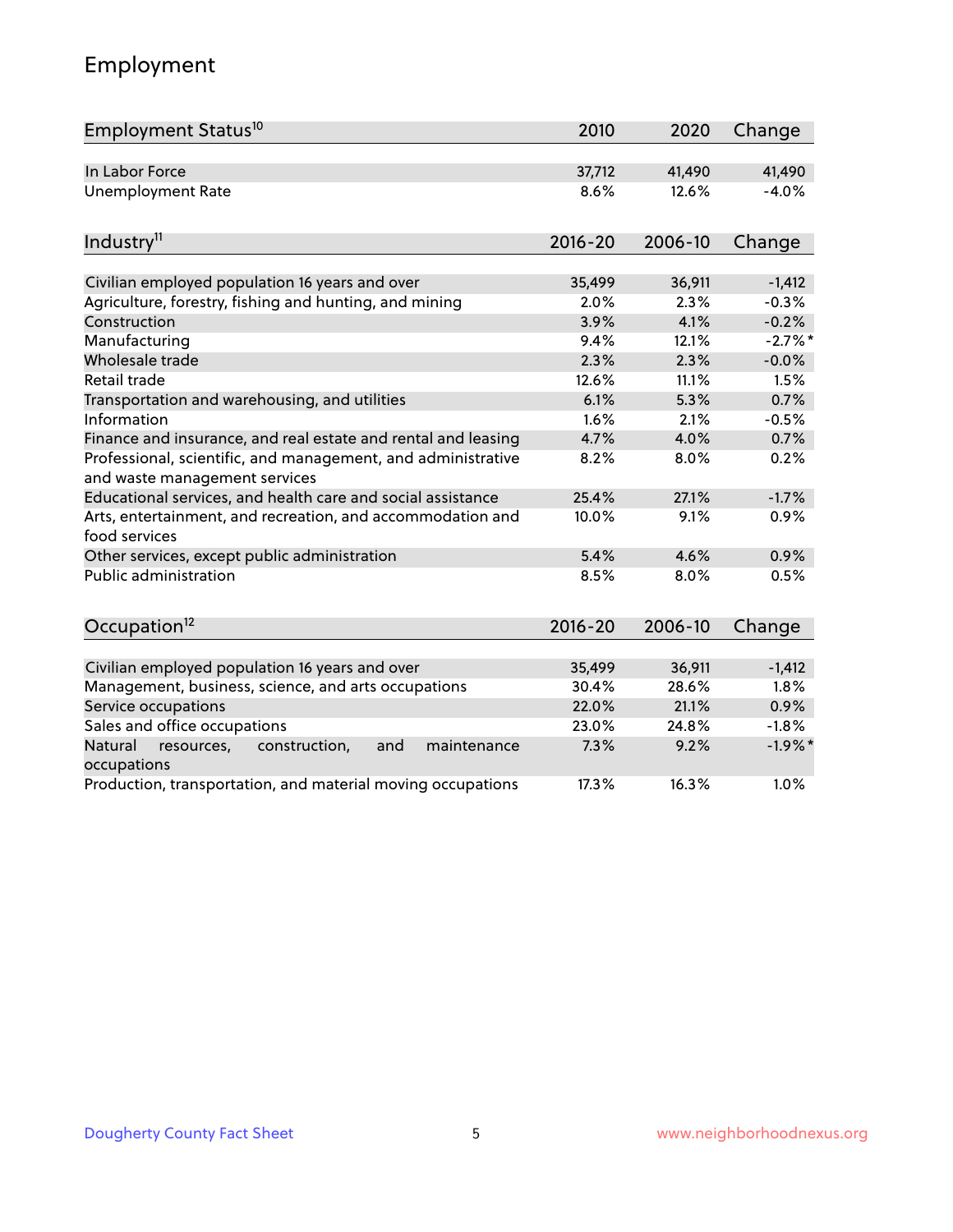### Employment, continued...

| Class of Worker <sup>13</sup>                          | $2016 - 20$ | 2006-10 | Change   |
|--------------------------------------------------------|-------------|---------|----------|
| Civilian employed population 16 years and over         | 35,499      | 36,911  | $-1,412$ |
| Private wage and salary workers                        | 74.1%       | 72.5%   | 1.6%     |
| Government workers                                     | 20.9%       | 23.1%   | $-2.3%$  |
| Self-employed in own not incorporated business workers | 4.5%        | 4.3%    | 0.3%     |
| Unpaid family workers                                  | 0.4%        | 0.1%    | 0.4%     |
|                                                        |             |         |          |
| Job Flows <sup>14</sup>                                | 2019        | 2010    | Change   |
| Total Jobs in county                                   | 45,474      | 46,276  | $-802$   |
| Held by residents of county                            | 40.3%       | 43.9%   | $-3.6%$  |
|                                                        | 59.7%       | 56.1%   | 3.6%     |
| Held by non-residents of county                        |             |         |          |
| Jobs by Industry Sector <sup>15</sup>                  | 2019        | 2010    | Change   |
|                                                        |             |         |          |
| Total Jobs in county                                   | 45,474      | 46,276  | $-802$   |
| Goods Producing sectors                                | 11.5%       | 12.3%   | $-0.8%$  |
| Trade, Transportation, and Utilities sectors           | 18.5%       | 20.3%   | $-1.8%$  |
| All Other Services sectors                             | 70.0%       | 67.4%   | 2.6%     |
| Total Jobs in county held by county residents          | 18,327      | 20,334  | $-2,007$ |
| <b>Goods Producing sectors</b>                         | 9.2%        | 10.3%   | $-1.1%$  |
| Trade, Transportation, and Utilities sectors           | 14.8%       | 14.2%   | 0.6%     |
| All Other Services sectors                             | 76.0%       | 75.5%   | 0.5%     |
|                                                        |             |         |          |
| Jobs by Earnings <sup>16</sup>                         | 2019        | 2010    | Change   |
| Total Jobs in county                                   | 45,474      | 46,276  | $-802$   |
| Jobs with earnings \$1250/month or less                | 25.9%       | 29.9%   | $-4.0%$  |
| Jobs with earnings \$1251/month to \$3333/month        | 40.0%       | 42.8%   | $-2.8%$  |
|                                                        | 34.2%       | 27.3%   | 6.8%     |
| Jobs with earnings greater than \$3333/month           |             |         |          |
| Total Jobs in county held by county residents          | 18,327      | 20,334  | $-2,007$ |
| Jobs with earnings \$1250/month or less                | 28.7%       | 31.4%   | $-2.7%$  |
| Jobs with earnings \$1251/month to \$3333/month        | 42.9%       | 44.9%   | $-2.0\%$ |
| Jobs with earnings greater than \$3333/month           | 28.5%       | 23.7%   | 4.8%     |
|                                                        |             |         |          |
| Jobs by Age of Worker <sup>17</sup>                    | 2019        | 2010    | Change   |
|                                                        |             |         |          |
| Total Jobs in county                                   | 45,474      | 46,276  | $-802$   |
| Jobs with workers age 29 or younger                    | 22.7%       | 23.4%   | $-0.7%$  |
| Jobs with workers age 30 to 54                         | 54.5%       | 58.3%   | $-3.8%$  |
| Jobs with workers age 55 or older                      | 22.8%       | 18.3%   | 4.6%     |
| Total Jobs in county held by county residents          | 18,327      | 20,334  | $-2,007$ |
| Jobs with workers age 29 or younger                    | 21.1%       | 22.0%   | $-0.9%$  |
| Jobs with workers age 30 to 54                         | 53.8%       | 57.5%   | $-3.6%$  |
| Jobs with workers age 55 or older                      | 25.1%       | 20.6%   | 4.5%     |
|                                                        |             |         |          |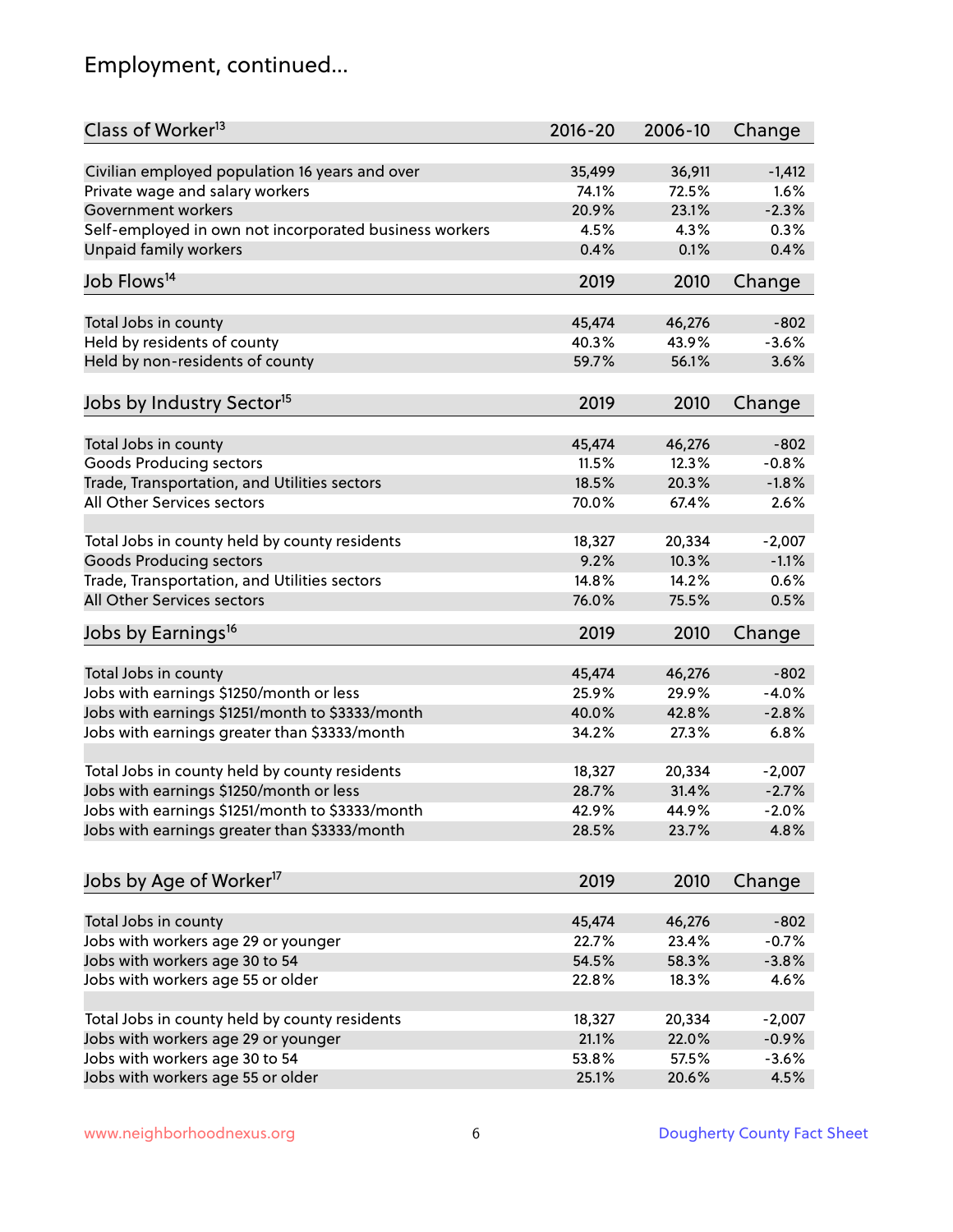#### Education

| Early Learning <sup>18</sup>                        |              |               | 2022         |
|-----------------------------------------------------|--------------|---------------|--------------|
| Licensed Capacity of Early Learning Centers         |              |               | 4,886        |
| Licenced capacity per 1,000 children ages 0-4       |              |               | 876.4        |
| School Enrollment <sup>19</sup>                     | 2022         | 2010          | Change       |
|                                                     |              |               |              |
| <b>Enrolled in Public School</b>                    | 13,049       | 16,134        | $-3,085$     |
| White<br><b>Black or African-American</b>           | 4.2%         | 9.4%          | $-5.2%$      |
|                                                     | 89.8%        | 87.2%<br>0.6% | 2.7%         |
| Asian                                               | 0.3%         |               | $-0.2%$      |
| Native American<br>Pacific Islander                 | 0.2%         | 0.0%          | 0.2%         |
| <b>Biracial or Multi-Racial</b>                     | 0.1%<br>1.7% | 0.5%          | 0.5%<br>0.8% |
|                                                     |              | 0.9%          |              |
| Hispanic or Latino                                  | 3.7%         | 1.4%          | 2.3%         |
| Georgia Milestones: 3rd Grade Reading <sup>20</sup> |              |               | 2019         |
| Number of Students Tested                           |              |               |              |
|                                                     |              |               | 1,151        |
| Proficient or Distinguished                         |              |               | 19.8%        |
| Georgia Milestones: 8th Grade Math <sup>21</sup>    |              |               | 2019         |
| Number of Students Tested                           |              |               | 936          |
| Proficient or Distinguished                         |              |               | 26.5%        |
| Graduation Rates <sup>22</sup>                      | 2021         | 2012          | Change       |
|                                                     |              |               |              |
| Cohort                                              | 820          | 1,206         | $-386$       |
| <b>High School Graduation Rate</b>                  | 86.2%        | 56.7%         | 29.5%        |
| Educational Attainment <sup>23</sup>                | $2016 - 20$  | 2006-10       | Change       |
| Population 25 years and over                        | 57,110       | 57,684        | $-574*$      |
| Less than 9th grade                                 | 4.7%         | 6.1%          | $-1.4\%$ *   |
| 9th to 12th grade, no diploma                       | 10.9%        | 13.2%         | $-2.3\%$ *   |
| High school graduate (includes equivalency)         | 29.3%        | 29.3%         | $0.0\%$      |
| Some college, no degree                             | 23.9%        | 25.2%         | $-1.3%$      |
| Associate's degree                                  | 9.0%         | 6.6%          | $2.5%$ *     |
| Bachelor's degree                                   | 12.6%        | 11.8%         | 0.8%         |
|                                                     |              |               |              |
| Graduate or professional degree                     | 9.6%         | 7.8%          | $1.8\%$ *    |
| Percent high school graduate or higher              | 84.4%        | 80.7%         | $3.7\%$ *    |
| Percent bachelor's degree or higher                 | 22.2%        | 19.6%         | $2.6\%*$     |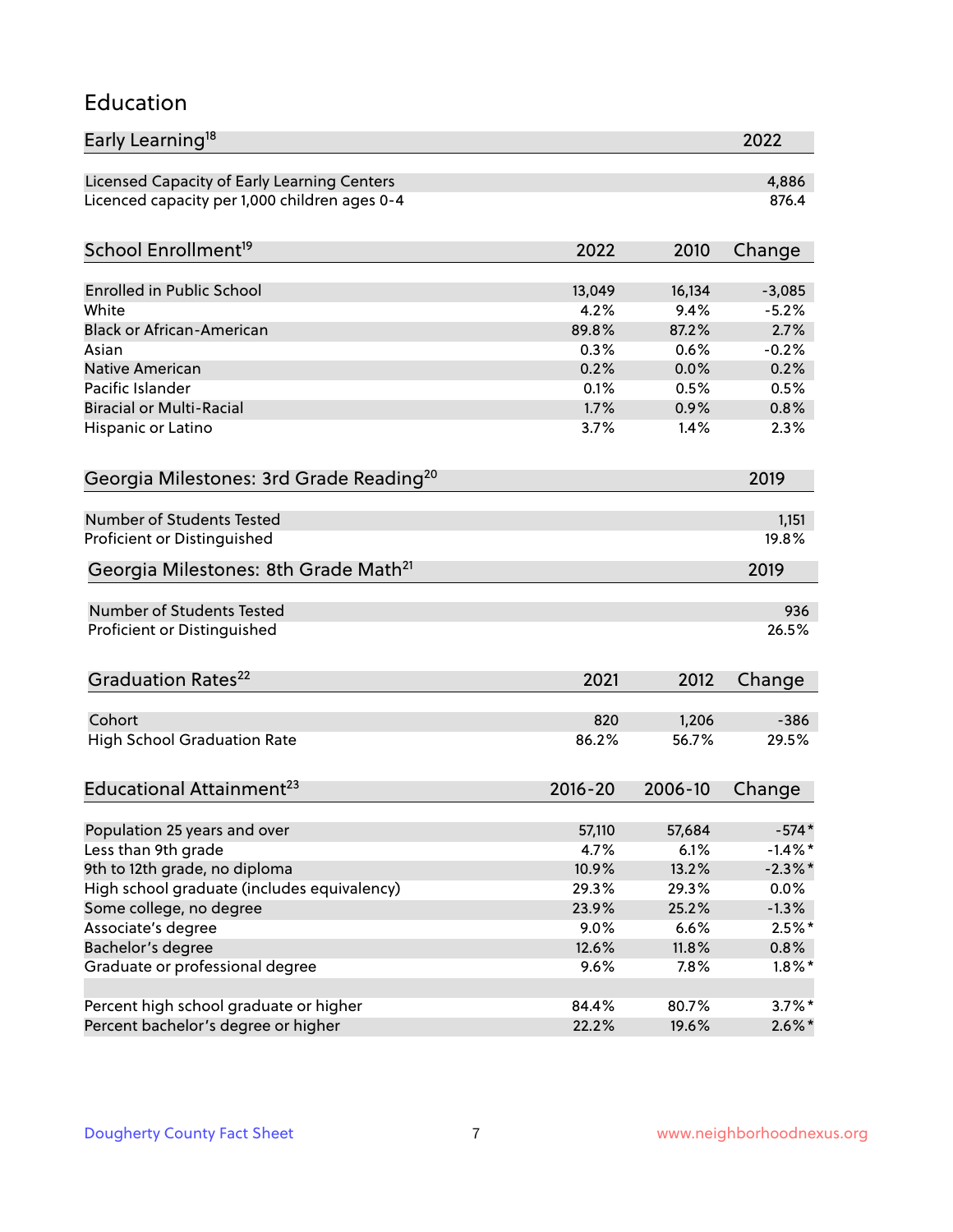#### Housing

| Households by Type <sup>24</sup>                     | 2016-20     | 2006-10 | Change     |
|------------------------------------------------------|-------------|---------|------------|
|                                                      |             |         |            |
| <b>Total households</b>                              | 34,233      | 36,072  | $-1,839*$  |
| Family households (families)                         | 58.9%       | 63.8%   | $-5.0\%$ * |
| With own children under 18 years                     | 25.5%       | 28.0%   | $-2.5%$ *  |
| Married-couple family                                | 30.0%       | 34.9%   | $-5.0\%$ * |
| With own children of the householder under 18 years  | 8.9%        | 11.3%   | $-2.3\%$ * |
| Male householder, no wife present, family            | 4.8%        | 3.9%    | 1.0%       |
| With own children of the householder under 18 years  | 2.2%        | 2.0%    | 0.1%       |
| Female householder, no husband present, family       | 24.1%       | 25.0%   | $-1.0%$    |
| With own children of the householder under 18 years  | 14.4%       | 14.7%   | $-0.3%$    |
| Nonfamily households                                 | 41.1%       | 36.2%   | $5.0\%$ *  |
| Householder living alone                             | 36.1%       | 31.6%   | 4.5%*      |
| 65 years and over                                    | 13.3%       | 8.3%    | $5.0\%$ *  |
|                                                      |             |         |            |
| Households with one or more people under 18 years    | 29.2%       | 33.8%   | $-4.6\%$ * |
| Households with one or more people 65 years and over | 30.2%       | 22.8%   | $7.4\%$ *  |
|                                                      |             |         |            |
| Average household size                               | 2.46        | 2.49    | $-0.03$    |
| Average family size                                  | 3.22        | 3.13    | 0.09       |
|                                                      |             |         |            |
| Housing Occupancy <sup>25</sup>                      | $2016 - 20$ | 2006-10 | Change     |
|                                                      |             |         |            |
| Total housing units                                  | 40,572      | 40,920  | $-348$     |
| Occupied housing units                               | 84.4%       | 88.2%   | $-3.8\%$ * |
| Vacant housing units                                 | 15.6%       | 11.8%   | $3.8\%$ *  |
|                                                      |             |         |            |
| Homeowner vacancy rate                               | 2.1         | 3.5     | $-1.4$     |
| Rental vacancy rate                                  | 7.8         | 5.7     | $2.1*$     |
|                                                      |             |         |            |
|                                                      |             | 2006-10 |            |
| Units in Structure <sup>26</sup>                     | $2016 - 20$ |         | Change     |
| Total housing units                                  | 40,572      | 40,920  | $-348$     |
| 1-unit, detached                                     | 62.0%       | 59.7%   | $2.3\%$ *  |
| 1-unit, attached                                     |             |         |            |
|                                                      | 3.3%        | 3.2%    | 0.1%       |
| 2 units                                              | 10.1%       | 11.2%   | $-1.1%$    |
| 3 or 4 units                                         | 10.3%       | 7.6%    | $2.6\%$ *  |
| 5 to 9 units                                         | 5.6%        | 7.7%    | $-2.1\%$ * |
| 10 to 19 units                                       | 2.3%        | 3.1%    | $-0.7%$    |
| 20 or more units                                     | 2.1%        | 1.9%    | 0.2%       |
| Mobile home                                          | 4.2%        | 5.5%    | $-1.3%$ *  |
| Boat, RV, van, etc.                                  | 0.0%        | 0.0%    | $0.0\%$    |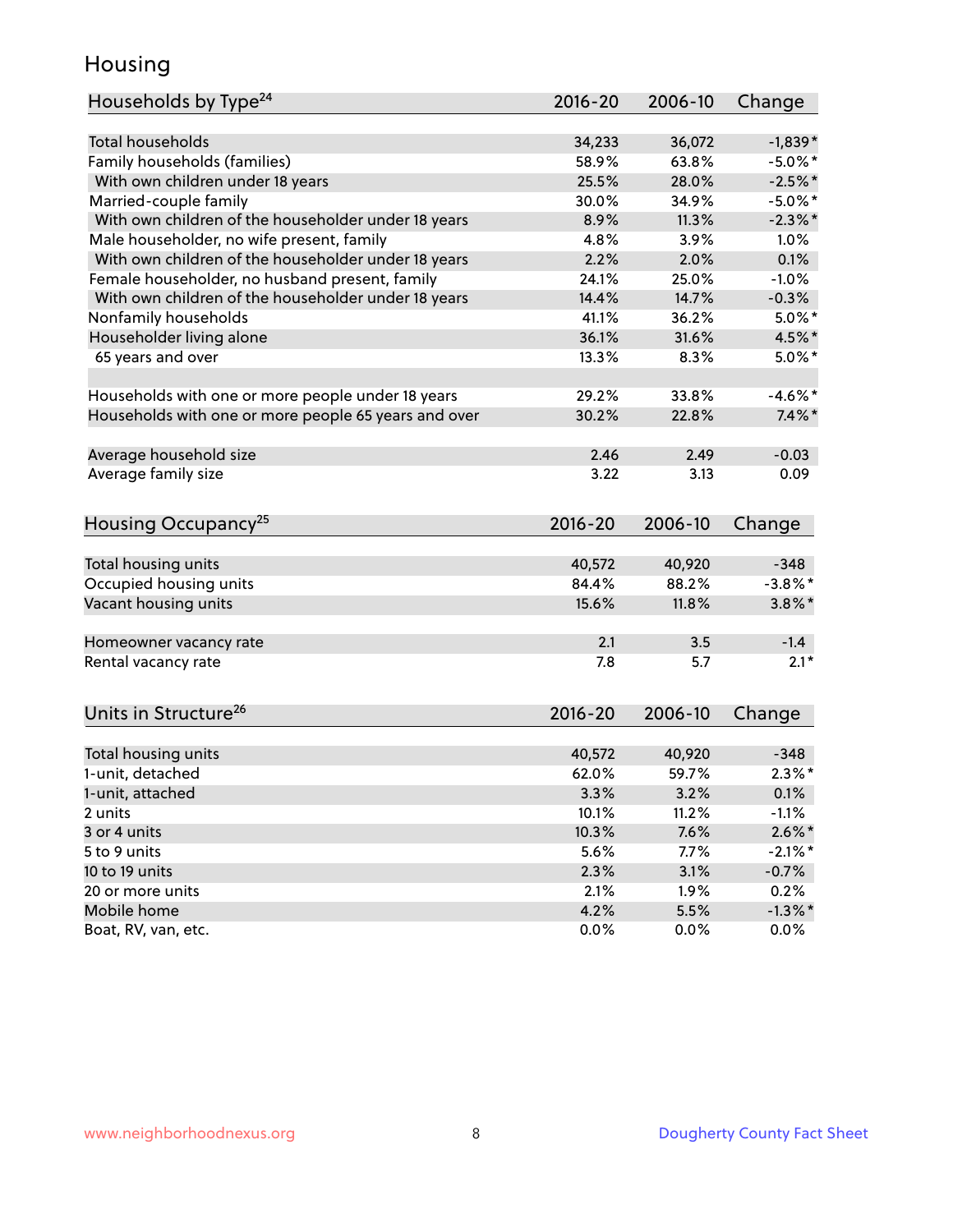### Housing, Continued...

| Year Structure Built <sup>27</sup>             | 2016-20     | 2006-10 | Change     |
|------------------------------------------------|-------------|---------|------------|
| Total housing units                            | 40,572      | 40,920  | $-348$     |
| Built 2014 or later                            | 1.2%        | (X)     | (X)        |
| Built 2010 to 2013                             | 1.6%        | (X)     | (X)        |
| Built 2000 to 2009                             | 11.5%       | 10.9%   | 0.6%       |
| Built 1990 to 1999                             | 11.8%       | 11.1%   | 0.7%       |
| Built 1980 to 1989                             | 14.1%       | 13.3%   | 0.8%       |
| Built 1970 to 1979                             | 19.2%       | 22.3%   | $-3.0\%$ * |
| Built 1960 to 1969                             | 16.1%       | 18.4%   | $-2.3%$ *  |
| Built 1950 to 1959                             | 14.1%       | 15.8%   | $-1.7\%$ * |
| Built 1940 to 1949                             | 6.1%        | 5.1%    | $1.1\%$ *  |
| Built 1939 or earlier                          | 4.2%        | 3.2%    | $1.0\%$ *  |
| Housing Tenure <sup>28</sup>                   | $2016 - 20$ | 2006-10 | Change     |
|                                                |             |         |            |
| Occupied housing units                         | 34,233      | 36,072  | $-1,839*$  |
| Owner-occupied                                 | 45.9%       | 48.5%   | $-2.6%$ *  |
| Renter-occupied                                | 54.1%       | 51.5%   | 2.6%       |
| Average household size of owner-occupied unit  | 2.34        | 2.41    | $-0.08$    |
| Average household size of renter-occupied unit | 2.56        | 2.55    | 0.01       |
| Residence 1 Year Ago <sup>29</sup>             | 2016-20     | 2006-10 | Change     |
| Population 1 year and over                     | 87,329      | 92,839  | $-5,510*$  |
| Same house                                     | 78.6%       | 75.9%   | 2.7%       |
| Different house in the U.S.                    | 21.2%       | 23.6%   | $-2.4%$    |
| Same county                                    | 13.9%       | 13.8%   | 0.1%       |
| Different county                               | 7.3%        | 9.7%    | $-2.4\%$ * |
| Same state                                     | 4.9%        | 7.6%    | $-2.7%$ *  |
| Different state                                | 2.4%        | 2.1%    | 0.3%       |
| Abroad                                         | 0.2%        | 0.5%    | $-0.3%$    |
| Value of Housing Unit <sup>30</sup>            | $2016 - 20$ | 2006-10 | Change     |
|                                                |             |         |            |
| Owner-occupied units                           | 15,709      | 17,481  | $-1,772*$  |
| Less than \$50,000                             | 12.9%       | 13.8%   | $-0.9%$    |
| \$50,000 to \$99,999                           | 34.1%       | 36.0%   | $-1.9%$    |
| \$100,000 to \$149,999                         | 20.6%       | 22.1%   | $-1.6%$    |
| \$150,000 to \$199,999                         | 15.0%       | 12.7%   | $2.2\%$ *  |
| \$200,000 to \$299,999                         | 10.4%       | 10.1%   | 0.3%       |
| \$300,000 to \$499,999                         | 5.2%        | 3.5%    | $1.7\%$ *  |
| \$500,000 to \$999,999                         | 1.2%        | 1.1%    | 0.1%       |
| \$1,000,000 or more                            | 0.6%        | 0.7%    | $-0.0%$    |
| Median (dollars)                               | 106,200     | 100,300 | 5,900*     |
| Mortgage Status <sup>31</sup>                  | $2016 - 20$ | 2006-10 | Change     |
| Owner-occupied units                           | 15,709      | 17,481  | $-1,772*$  |
| Housing units with a mortgage                  | 55.7%       | 64.7%   | $-9.0\%$ * |
| Housing units without a mortgage               | 44.3%       | 35.3%   | $9.0\%$ *  |
|                                                |             |         |            |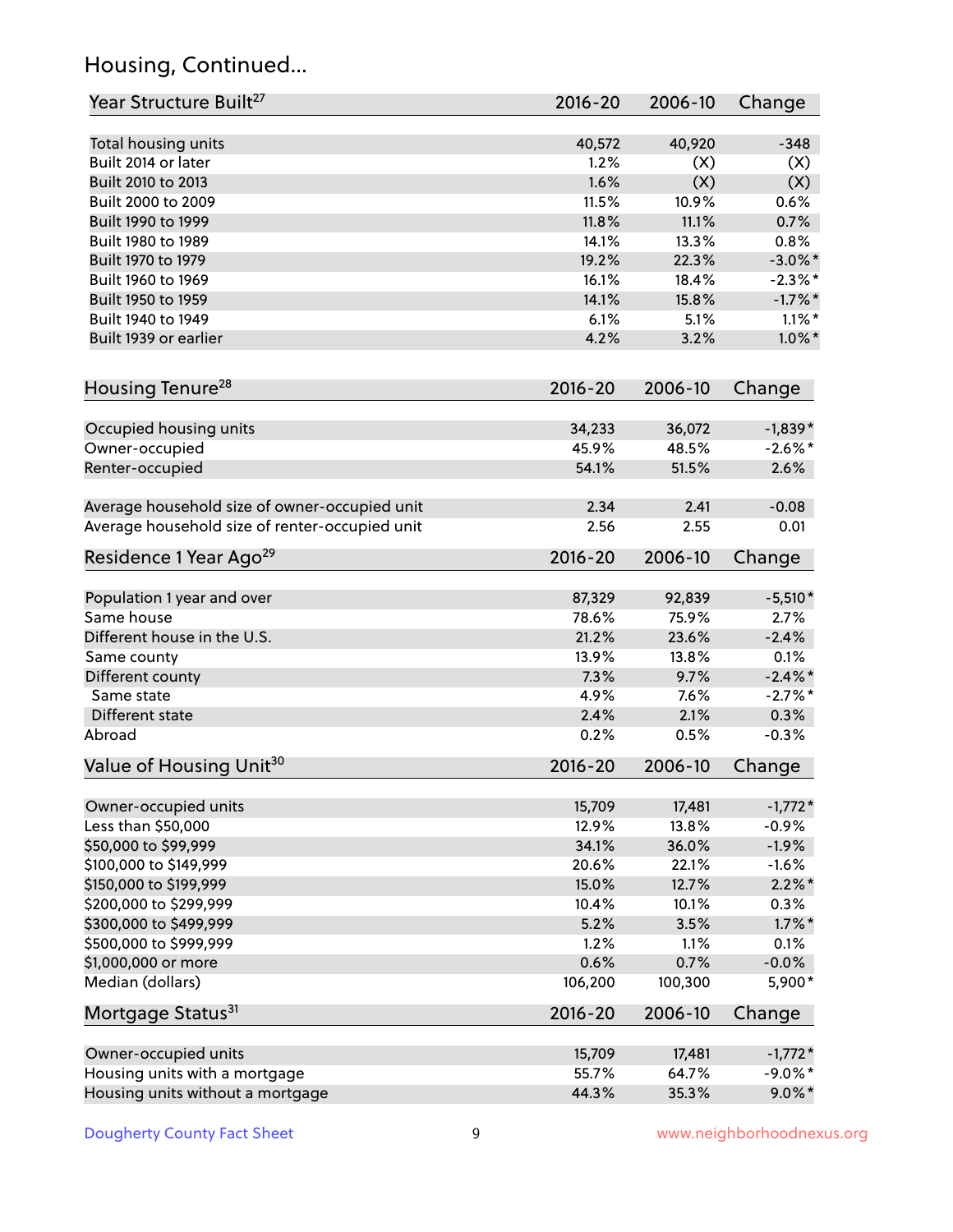### Housing, Continued...

| Selected Monthly Owner Costs <sup>32</sup>                                            | 2016-20     | 2006-10 | Change      |
|---------------------------------------------------------------------------------------|-------------|---------|-------------|
| Housing units with a mortgage                                                         | 8,743       | 11,305  | $-2,562*$   |
| Less than \$300                                                                       | 0.0%        | 0.2%    | $-0.2%$     |
| \$300 to \$499                                                                        | 1.3%        | 3.4%    | $-2.1\%$ *  |
| \$500 to \$999                                                                        | 34.1%       | 41.4%   | $-7.3\%$ *  |
| \$1,000 to \$1,499                                                                    | 37.1%       | 32.5%   | 4.6%*       |
| \$1,500 to \$1,999                                                                    | 17.4%       | 13.3%   | 4.1%*       |
| \$2,000 to \$2,999                                                                    | 7.2%        | 6.2%    | 1.0%        |
| \$3,000 or more                                                                       | 2.9%        | 3.0%    | $-0.1%$     |
| Median (dollars)                                                                      | 1,154       | 1,060   | $94*$       |
| Housing units without a mortgage                                                      | 6,966       | 6,176   | 790*        |
| Less than \$150                                                                       | 2.5%        | 3.4%    | $-0.9%$     |
| \$150 to \$249                                                                        | 8.6%        | 15.4%   | $-6.8\%$ *  |
| \$250 to \$349                                                                        | 15.6%       | 34.0%   | $-18.4\%$ * |
| \$350 to \$499                                                                        | 34.1%       | 26.7%   | $7.4\%$ *   |
| \$500 to \$699                                                                        | 24.9%       | 12.7%   | 12.2%*      |
| \$700 or more                                                                         | 14.3%       | 7.7%    | $6.5\%$ *   |
| Median (dollars)                                                                      | 456         | 341     | $115*$      |
| Selected Monthly Owner Costs as a Percentage of<br>Household Income <sup>33</sup>     | $2016 - 20$ | 2006-10 | Change      |
| Housing units with a mortgage (excluding units where<br>SMOCAPI cannot be computed)   | 8,677       | 11,285  | $-2,608*$   |
| Less than 20.0 percent                                                                | 45.7%       | 41.8%   | $3.9\%$ *   |
| 20.0 to 24.9 percent                                                                  | 16.4%       | 14.5%   | 1.9%        |
| 25.0 to 29.9 percent                                                                  | 10.7%       | 10.8%   | $-0.1%$     |
| 30.0 to 34.9 percent                                                                  | 5.2%        | 8.7%    | $-3.5%$ *   |
| 35.0 percent or more                                                                  | 22.0%       | 24.1%   | $-2.1%$     |
| Not computed                                                                          | 66          | 20      | 46*         |
| Housing unit without a mortgage (excluding units where<br>SMOCAPI cannot be computed) | 6,764       | 6,049   | $715*$      |
| Less than 10.0 percent                                                                | 42.4%       | 40.3%   | 2.1%        |
| 10.0 to 14.9 percent                                                                  | 19.1%       | 21.7%   | $-2.7%$     |
| 15.0 to 19.9 percent                                                                  | 11.9%       | 13.3%   | $-1.4%$     |
| 20.0 to 24.9 percent                                                                  | 8.4%        | 5.3%    | $3.0\%$ *   |
| 25.0 to 29.9 percent                                                                  | 3.8%        | 3.7%    | 0.1%        |
| 30.0 to 34.9 percent                                                                  | 2.2%        | 3.9%    | $-1.7%$     |
| 35.0 percent or more                                                                  | 12.3%       | 11.8%   | 0.5%        |
| Not computed                                                                          | 202         | 127     | 75          |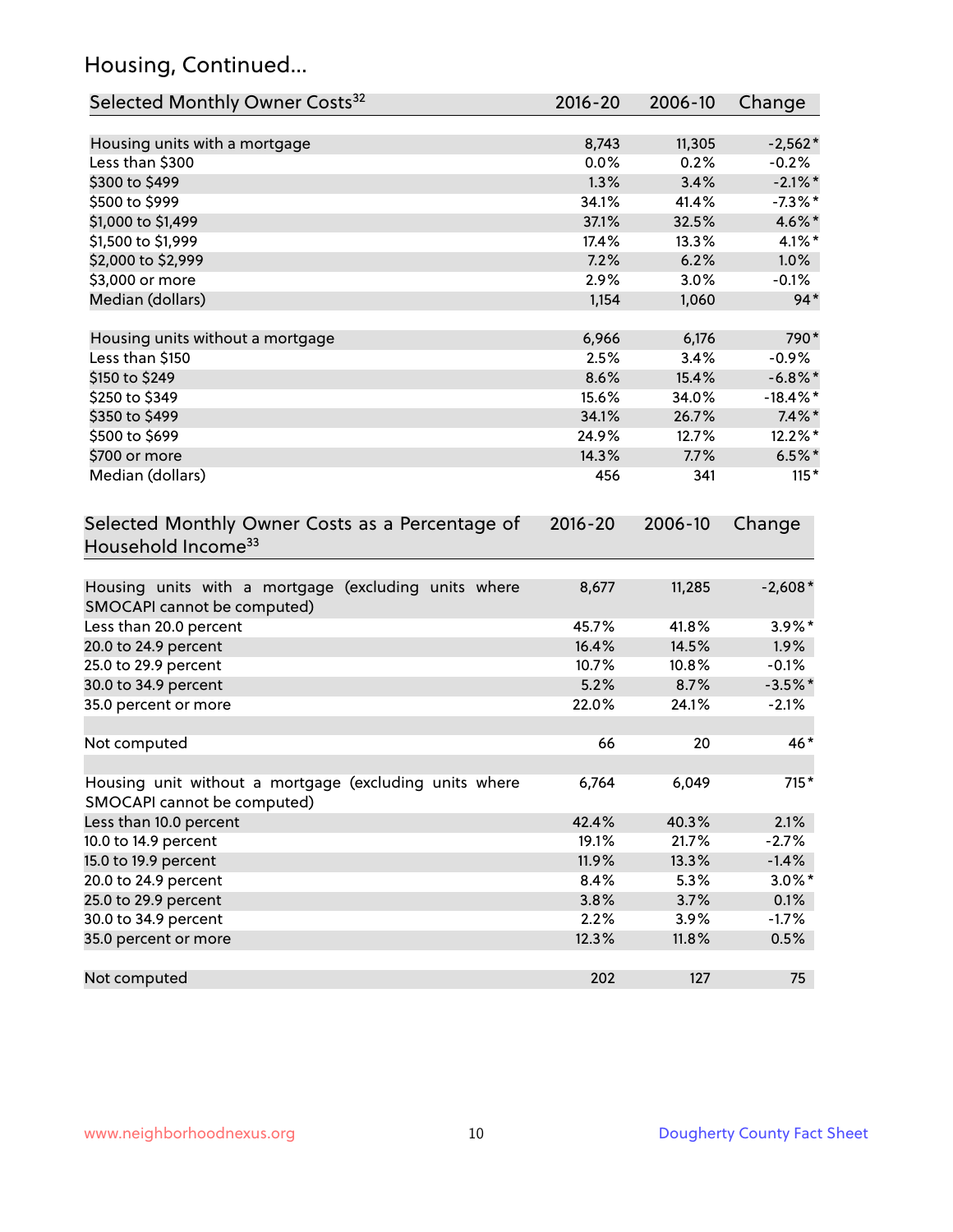### Housing, Continued...

| Gross Rent <sup>34</sup>                                                       | $2016 - 20$ | 2006-10 | Change     |
|--------------------------------------------------------------------------------|-------------|---------|------------|
|                                                                                |             |         |            |
| Occupied units paying rent                                                     | 17,736      | 17,823  | $-87$      |
| Less than \$200                                                                | 0.7%        | 1.9%    | $-1.2%$ *  |
| \$200 to \$499                                                                 | 10.3%       | 23.8%   | $-13.5%$ * |
| \$500 to \$749                                                                 | 35.6%       | 44.6%   | $-9.0\%$ * |
| \$750 to \$999                                                                 | 31.2%       | 23.8%   | $7.4\%$ *  |
| \$1,000 to \$1,499                                                             | 19.6%       | 5.1%    | 14.5%*     |
| \$1,500 to \$1,999                                                             | 1.8%        | 0.3%    | $1.6\%$ *  |
| \$2,000 or more                                                                | 0.8%        | 0.5%    | 0.3%       |
| Median (dollars)                                                               | 774         | 625     | $149*$     |
| No rent paid                                                                   | 788         | 768     | 20         |
| Gross Rent as a Percentage of Household Income <sup>35</sup>                   | $2016 - 20$ | 2006-10 | Change     |
| Occupied units paying rent (excluding units where GRAPI<br>cannot be computed) | 17,256      | 17,172  | 84         |
| Less than 15.0 percent                                                         | 14.5%       | 11.4%   | $3.0\%$ *  |
| 15.0 to 19.9 percent                                                           | 12.3%       | 12.6%   | $-0.3%$    |
| 20.0 to 24.9 percent                                                           | 10.5%       | 12.7%   | $-2.3%$    |
| 25.0 to 29.9 percent                                                           | 10.0%       | 9.9%    | 0.1%       |
| 30.0 to 34.9 percent                                                           | 8.5%        | $8.0\%$ | 0.5%       |
| 35.0 percent or more                                                           | 44.3%       | 45.3%   | $-1.0%$    |

Not computed and the computed the computed of the computed computed the computed of the computed computed computed  $1,268$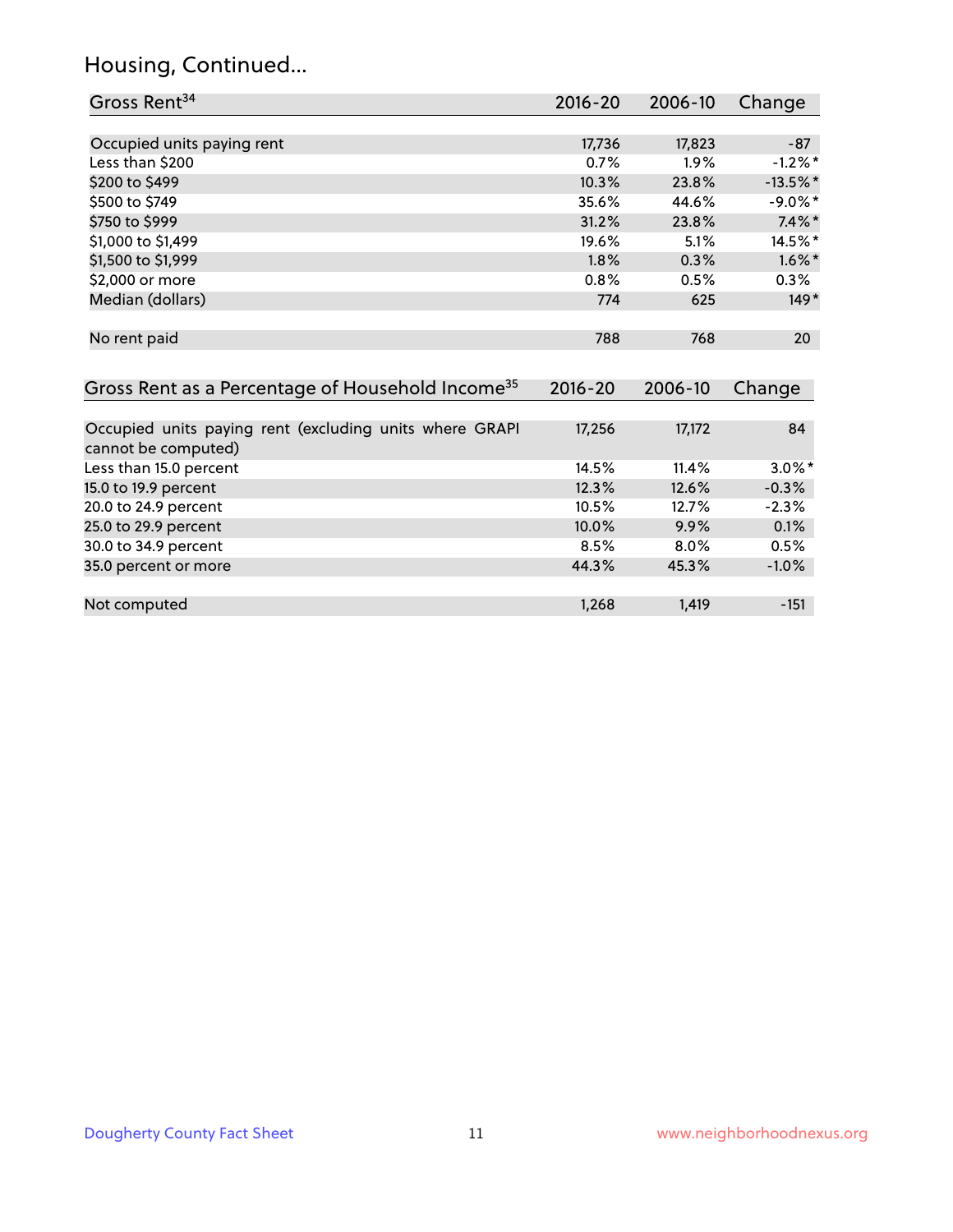### Community Involvement

| Voter Registration and Turnout <sup>36</sup> | 2020   |
|----------------------------------------------|--------|
|                                              |        |
| Active registered voters                     | 61.140 |
| Number voted in Presidential election        | 35,025 |
| Percent voted in Presidential election       | 57.3%  |

#### Transportation

| Commuting to Work <sup>37</sup>           | 2016-20     | 2006-10 | Change     |
|-------------------------------------------|-------------|---------|------------|
|                                           |             |         |            |
| Workers 16 years and over                 | 34,975      | 36,095  | $-1,120$   |
| Car, truck, or van - drove alone          | 78.6%       | 78.3%   | $0.3\%$    |
| Car, truck, or van - carpooled            | 11.0%       | 14.2%   | $-3.2\%$ * |
| Public transportation (excluding taxicab) | 1.5%        | 1.3%    | 0.2%       |
| Walked                                    | 2.8%        | 3.4%    | $-0.7%$    |
| Other means                               | $1.6\%$     | $0.8\%$ | $0.8\%$ *  |
| Worked at home                            | 4.6%        | 2.0%    | $2.6\%$ *  |
| Mean travel time to work (minutes)        | 19.3        | 18.0    | $1.3*$     |
| Vehicles Available <sup>38</sup>          | $2016 - 20$ | 2006-10 | Change     |
| Occupied housing units                    | 34,233      | 36,072  | $-1,839*$  |
| No vehicles available                     | 12.2%       | 11.4%   | $0.9\%$    |
| 1 vehicle available                       | 41.0%       | 42.3%   | $-1.3%$    |
| 2 vehicles available                      | 30.9%       | 30.7%   | 0.2%       |
| 3 or more vehicles available              | 15.8%       | 15.6%   | 0.2%       |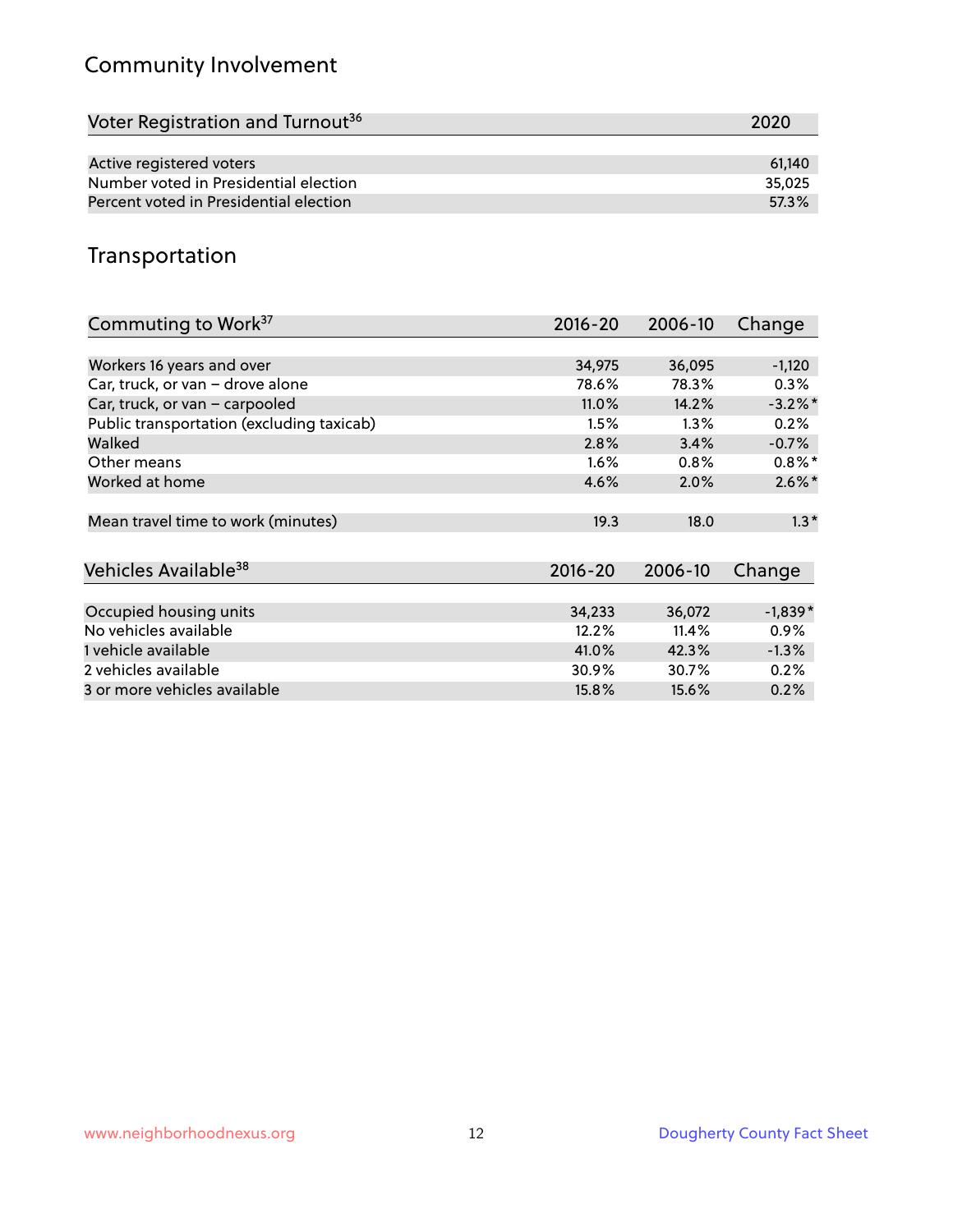#### Health

| Health Insurance coverage <sup>39</sup> | 2016-20 |
|-----------------------------------------|---------|
|-----------------------------------------|---------|

| Civilian Noninstitutionalized Population                | 86,719 |
|---------------------------------------------------------|--------|
| With health insurance coverage                          | 84.3%  |
| With private health insurance coverage                  | 51.4%  |
| With public health coverage                             | 44.6%  |
| No health insurance coverage                            | 15.7%  |
| Civilian Noninstitutionalized Population Under 19 years | 22,399 |
| No health insurance coverage                            | 6.3%   |
| Civilian Noninstitutionalized Population 19 to 64 years | 50,689 |
| In labor force:                                         | 36,053 |
| Employed:                                               | 32,554 |
| With health insurance coverage                          | 79.5%  |
| With private health insurance coverage                  | 28.4%  |
| With public coverage                                    | 10.6%  |
| No health insurance coverage                            | 20.5%  |
| Unemployed:                                             | 3,499  |
| With health insurance coverage                          | 52.5%  |
| With private health insurance coverage                  | 28.4%  |
| With public coverage                                    | 28.5%  |
| No health insurance coverage                            | 47.5%  |
| Not in labor force:                                     | 14,636 |
| With health insurance coverage                          | 74.4%  |
| With private health insurance coverage                  | 34.6%  |
| With public coverage                                    | 47.1%  |
| No health insurance coverage                            | 25.6%  |

# **Health Factors Most Recent** And The Control of the Control of The Control of The Control of The Control of The Control of The Control of The Control of The Control of The Control of The Control of The Control of The Contr

| Premature Death (YPLL before age 75 per 100,000 population, age-adjusted) <sup>40</sup> | 12,863.6 |
|-----------------------------------------------------------------------------------------|----------|
| Average number of Physically Unhealthy Days <sup>41</sup>                               | 5.3      |
| Average number of Mentally Unhealthy Days <sup>42</sup>                                 | 5.7      |
| Low Birthweight Births <sup>43</sup>                                                    | $15.1\%$ |
| Diabetes Prevalence <sup>44</sup>                                                       | 16.2%    |
| HIV Prevalence (per 100,000 population) <sup>45</sup>                                   | 1.061.5  |
| Rate, Deduplicated ER Visits for Asthma, Ages 0-17 <sup>46</sup>                        | 797.9    |